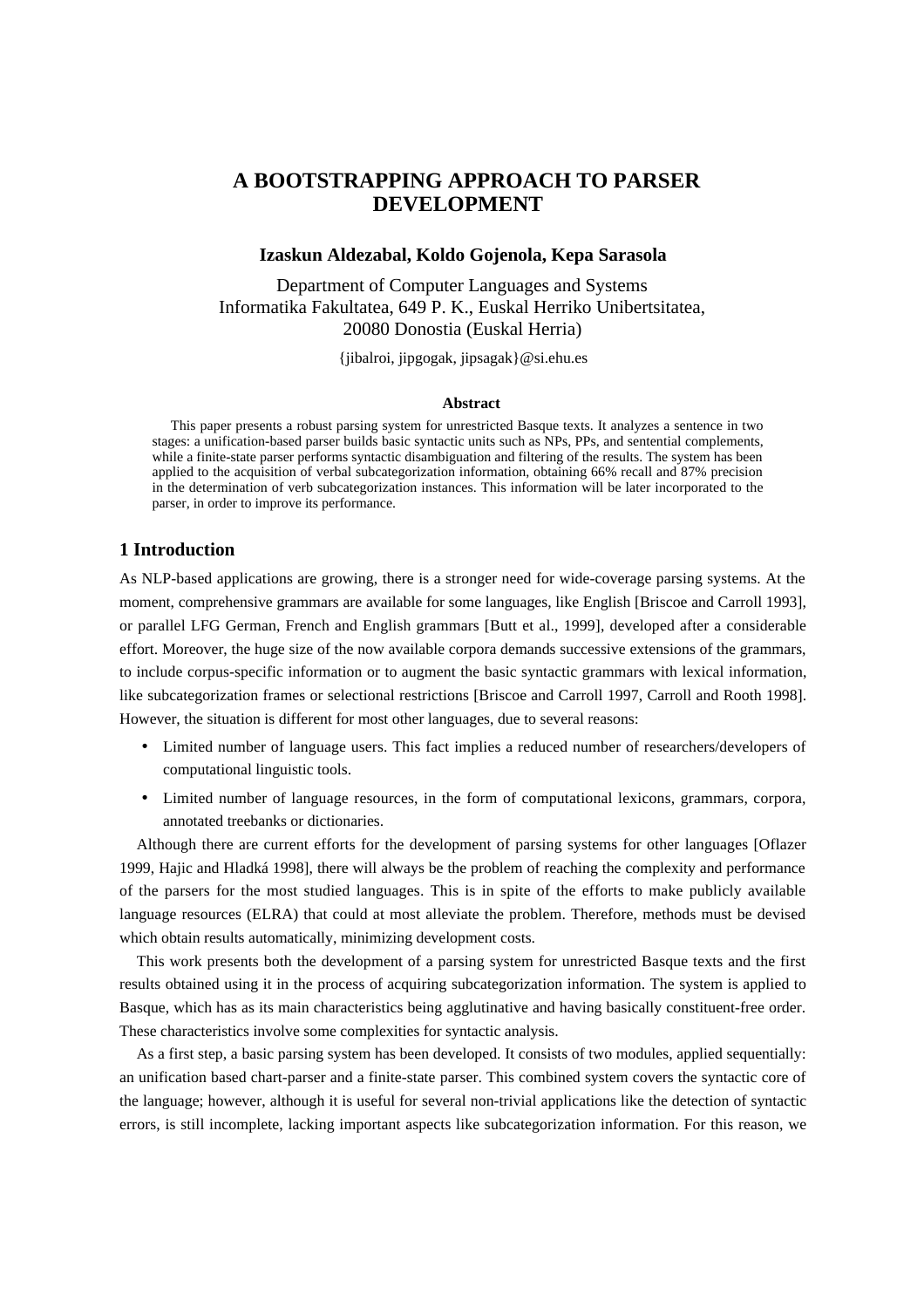have applied this basic parser to text corpora, with the aim of obtaining subcategorization information that will be used to enrich the lexical database. This way, we plan to develop a parsing system in a bootstrapping fashion, with incremental improvements.



Figure 1. Overview of the system.

The rest of the paper is organized as follows. Section 2 presents the basic parsing system we have implemented, detailing its main components and justifying its sequential architecture. It also examines the application of the system to the extraction of subcategorization information. Section 3 gives the results of its evaluation against a set of manually tagged 500 sentences, while section 4 reviews the literature on parsing systems and automatic acquisition of subcategorization information.

## **2 The Parser**

We have developed a parsing system divided in two main modules: a unification based parser and a finitestate parser (see figure 1). Prior to parsing, there is another step concerned with morphological analysis and disambiguation, using the basic tools for Basque (http://ixa.si.ehu.es) that have been developed in previous projects:

- The lexical database. It is a large repository of lexical information, with about 70.000 entries (including lemmas and declension/derivational morphemes), each one with its associated linguistic features, like category, subcategory, case and number, contained in a commercial database management system.
- Morphological segmentation. Inflectional morphology of Basque was completely described in [Alegria *et al*. 1996]. This system applies Two-Level Morphology for the morphological description and obtains for each word its segmentation(s) into component morphemes, where each morpheme is associated with its corresponding features in the lexicon. The segmentation module has full coverage of free-running texts in Basque, capable of treating unknown words and non-standard forms (dialectal variants and typical errors).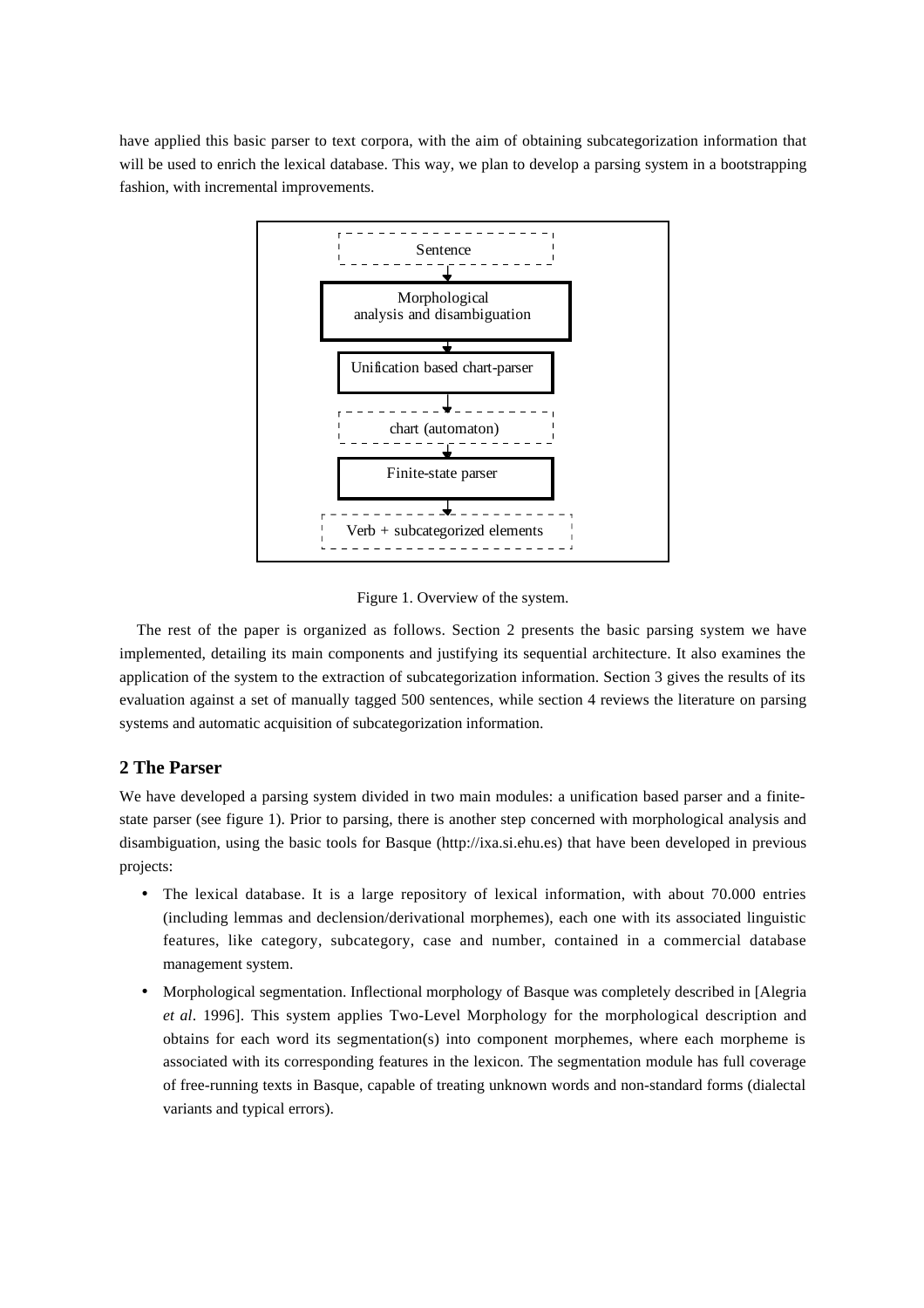• Morphological disambiguation. A disambiguation system was implemented for the assignment of the correct lemma and part-of-speech to each token in a corpus [Ezeiza *et al*. 1998] taking the context into account, by means of statistical (Hidden Markov Models) and hand-crafted rules (Constraint Grammar (CG) formalism [Samuelsson and Voutilainen 1997]). This tool reduces the high word-level ambiguity from 2.65 to 1.19 interpretations, still leaving a number of interpretations per word.

## **2.1 The Unification Based Parser**

After morphological analysis and disambiguation, each word is assigned one or more readings, each of them as a list of its components (lemma and morphemes) with their associated morphosyntactic information. Some facts concerning syntactic analysis must be taken into account:

- The morpheme is the basic unit of syntactic analysis, following the most extended syntactic descriptions for Basque [Abaitua 1988]. In figure 2, dashed lines represent lemmas and morphemes, that is, units smaller than the word that will form the input to the syntactic analyzer. This kind of analysis has been adopted by other systems for agglutinative languages like Hungarian [Prószéky 1996] and Turkish [Oflazer 1999].
- Regarding the syntactic structure of Basque, it has been considered as a language with free order of constituents. However, this is only true for main sentence constituents with respect to the verb (such as noun phrases, prepositional phrases and sentential complements), because inside those constituents the order of elements is fixed or quite limited. Moreover, the syntactic relationships inside these fixed order components require the testing of complex agreement and the building of non-trivial syntactic structures, not definable by finite-state techniques [Beesley 1998]. These facts led us to describe the syntax of these components by means of feature structures, using a unification based formalism.
- There are more problems if we want to go beyond the level of the main sentential constituents (verbs, NPs, PPs and sentential complements). As their relative order is almost free, their analysis would suppose the proliferation of a high number of unsolvable attachment ambiguities. Example 1 shows the presence of two elements (PP and NP) that could be attached to either of the two surrounding verbs (giving three different interpretations). Although this kind of ambiguity can be resolved in some cases (the auxiliary verb, when present, can indicate information about the case, number and person of subject, object and indirect object), a general solution will need at least the use of subcategorization information, unavailable at the moment. As a result, the effort devoted to the design of such a grammar would be of little final value at the moment, due to unsolved ambiguity. Furthermore, its development would also be a costly enterprise. For that reason, we decided to postpone the development of that part of the grammar until the relevant information is available.

| it was seen necessary to create an institution at this side of the Pyrennees |            |                                 |                  |             |
|------------------------------------------------------------------------------|------------|---------------------------------|------------------|-------------|
| beharrezko                                                                   | ikusi zen  | Pirineotako bazter honetan      | erakunde bat     | sortzea     |
| Adjective                                                                    | Verb       | PP                              | NP               | Verb        |
| (necessary)                                                                  | (was seen) | (at this side of the Pyrennees) | (an institution) | (to create) |

Example 1. The attachment of elements between the two verbs needs (at least) subcategorization information.

Hence, a partial unification grammar has been developed that gives a complete coverage of the main elements of the sentence (NPs, PPs and sentential complements). At the moment the grammar contains 120 rules written in the PATR-II formalism. We chose this formalism because there has not been a broad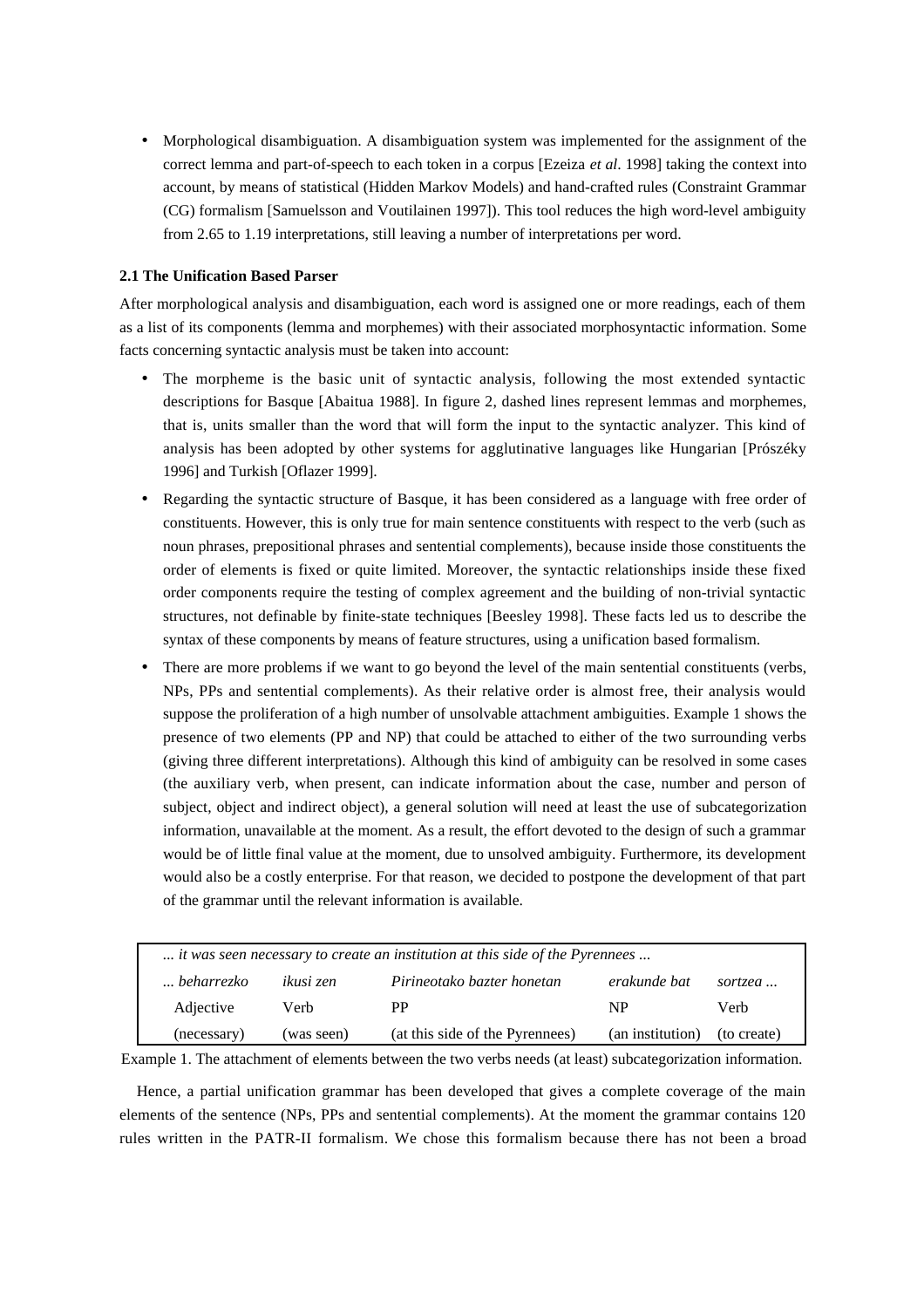description for Basque using more elaborated theories like LFG [Abaitua 1988] and HPSG, and also because the theories are based on information not available at the moment, such as verb subcategorization. PATR-II is more flexible at the cost of extra writing, as it is defined at a lower level. There is an average number of 15 equations per rule, some of them for testing conditions like agreement, and others for structure building. The main phenomena covered are:

- Noun phrases and prepositional phrases. Agreement among the component elements is verified, added to the proper use of determiners.
- Subordinate sentences, such as sentential complements (completive clauses, indirect questions, ...) and relative clauses.
- Simple sentences using all the previous elements. The rich agreement between the verb and the main sentence constituents (subject, object and second object) in case, number and person is verified. As we explained before, sentence analysis is performed up to the level of phenomena that can be described using only syntactic information now included in the lexicon.

Example 2 shows the (simplified) rule that combines a noun-group (noun + adjectives + determiners + noun modifiers) with a case mark (simple or composed), forming an indefinite NP or PP. Although we will not explain the rule in detail, the example shows the relative complexity of the rules as they must test for several kinds of agreement on number, definiteness and case. As a consequence, the linguistically relevant morphosyntactic information is very rich compared to most chunking systems. This will have the effect of increased flexibility, as different applications will typically use only a subset of the information.

| rule NP 1 def                   |     |                                       |
|---------------------------------|-----|---------------------------------------|
| $X0$ ---> $X1$ $X2$             |     |                                       |
| X1/category                     | <=> | noun-group                            |
| X2/category                     | <=> | case-morpheme                         |
| X0/category                     | <=> | NP                                    |
| X1/sint/agr/def                 | <=> | X2/sint/agr/def                       |
| X1/sint/agr/num                 | <=> | X2/sint/agr/num                       |
| X1/head/plu                     | <=> | minus                                 |
| X2/sint/agr/case                | not | [genitive]                            |
| X2/sint/agr/def                 | <=> | indefinite                            |
| or[X1/sint/det/head/subcategory | in  | [definite, indefinite, interrogative] |
| X1/head/subcategory             | in  | [cpronoun, interrogative-pronoun]     |
| X2/sint/agr/case                | in  | [partitive, prolative, inessive]      |
| X1/head/subcategory             | in  | [place-name, proper-name]             |
| $\cdots$                        |     |                                       |

Example 2. Rule that combines a noun-group with a case-morpheme.

This system can be seen as a shallow parser [Abney 1997, Giguet and Vergne 1997] that can be used for subsequent processing, following "... *the basic assumption that it is possible to define an interesting intermediate level between words and sentences*", as [Basili *et al*. 1998] point out. The parser is applied bottom-up to each sentence, giving a chart as a result. The output for each sentence still contains both morphological and syntactic ambiguities, giving a huge number of different potential readings per sentence. Figure 2 shows an example where dashed lines are used to indicate lexical elements (lemmas or morphemes), while plain lines define syntactic ones. The bold circles represent word-boundaries, and the plain ones delimit morpheme-boundaries. Although the figure has been simplified, each arc is actually represented by its morphological and syntactic information, in the form of a sequence of feature-value pairs.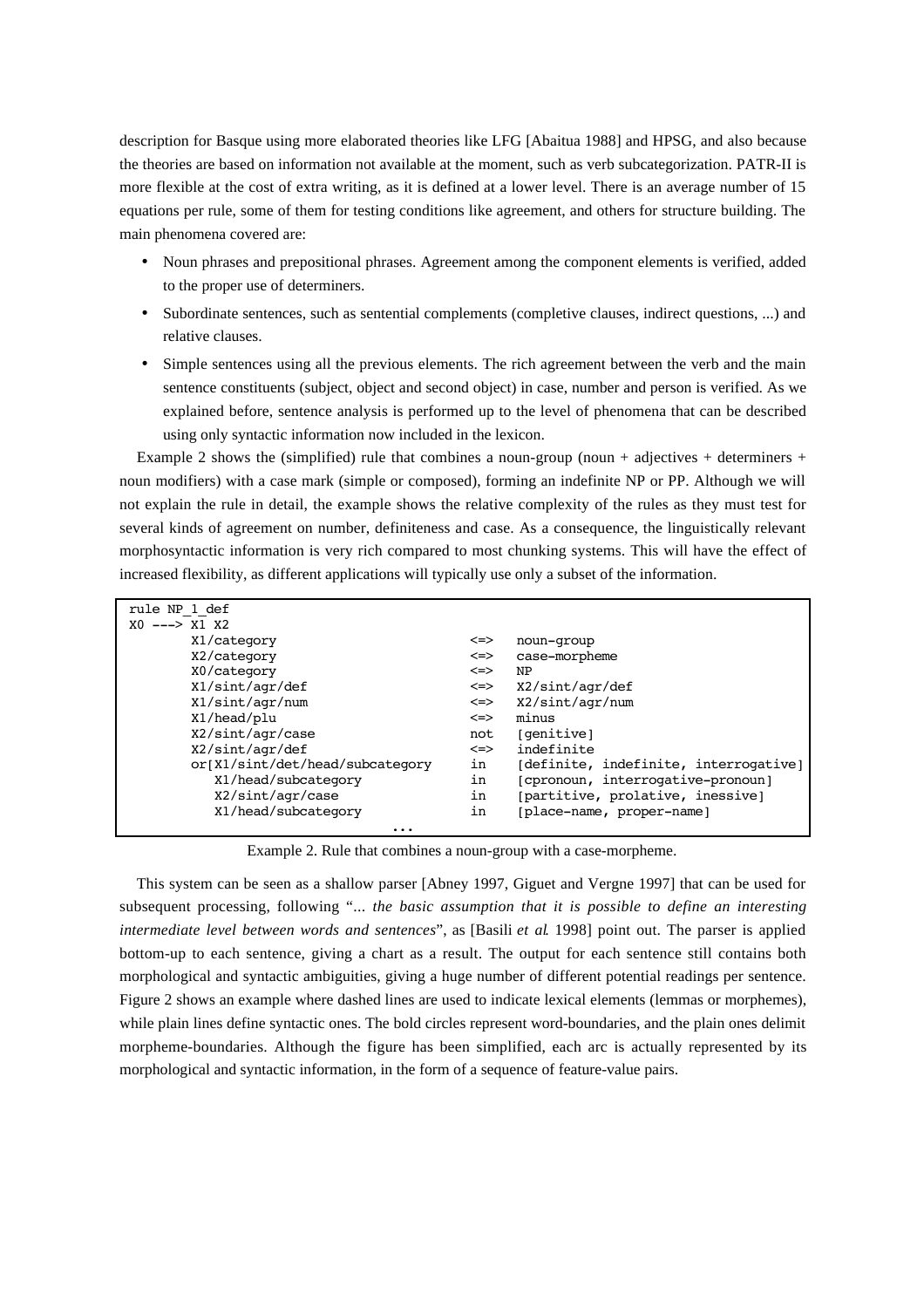#### **2.2 The Finite-State Parser**

As we showed in the previous section, the unification based parser obtains the decomposition of a sentence into its main syntactic components. However, this result is not directly useful due to several reasons:

- Ambiguity. There are multiple readings for each sentence, as a result of both morphological ambiguity (1.19 interpretations per word-form) and syntactic ambiguities introduced by the unification based parser.
- Different output profiles. Linguistic information is defined at different levels, each of which will be useful depending on a particular application. For example, in the acquisition of subcategorization information all NPs, PPs and sentential complements will be necessary, but for term identification only NPs and PPs are needed (this means that sentential complements, which may include NPs and PPs, must be eliminated from the output).



Figure 2. State of the chart after the analysis of *Mendiko etxe politean ikusi dut nik* ('I have seen (it) in the nice house at the mountain').

As a consequence, a tool is needed that will allow the definition of complex linguistic patterns for disambiguation and filtering. In recent years, several parsing systems based on finite-state technology have been developed, based on automata and transducers [Roche and Schabes 1997]. We decided to treat the resulting chart (see figure 2) as an automaton to which finite-state disambiguation constraints and filters can be applied, encoded in the form of regular expressions and relations. This way, finite-state rules provide a modular, declarative and flexible workbench to deal with the resulting chart. Currently we use the Xerox Finite State Tool (XFST, http://www.rxrc.xerox.com/research/mltt/fst/home.html), which has as its main characteristic a rich set of operations, like the replacement operator [Karttunen *et al*. 1997], defined in terms of simpler regular expressions (or relations) so that the combined expressions always belong to the finite-state calculus and can, therefore, be implemented using a finite-state automaton (transducer).

Among the finite-state operators used we apply composition, intersection and union of automata and transducers. We use both ordinary composition and the recently defined *lenient composition* [Karttunen 1998]. This operator allows the application of different eliminating constraints to a sentence, always with the certainty that when some constraint eliminates all the interpretations, then the constraint is not applied at all, that is, the interpretations are 'rescued'. The operator was first proposed to formalize Optimality Theory constraints in phonology. As Karttunen points out, it also provides a flexible way to enforce linguistic or empirical constraints in syntactic disambiguation.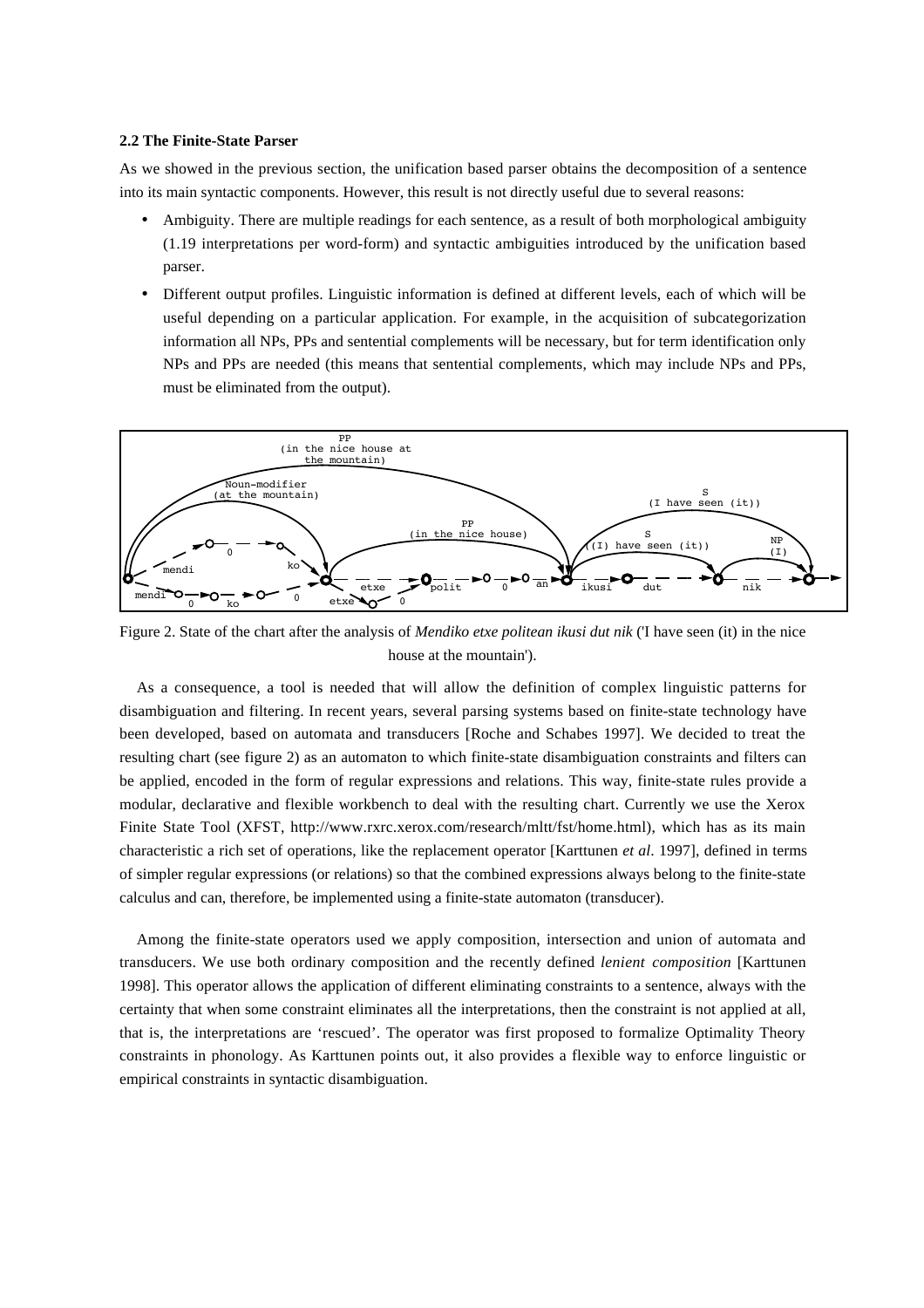

Figure 3. The finite-state parser.

The design of the finite-state rules is a non-trivial task when dealing with real texts, including proper names, syntactic/spelling errors, unknown/foreign words and a wide variety of syntactic constructions. So we had to define 388 finite-state definitions and constraints for the acquisition of verb subcategorization information (actually most of them reflect linguistic facts that can be directly used in other applications). They range from simple local constraints (305 automata with less than 100 states) to most complex patterns (there are a few automata with more than 15,000 states and 300,000 arcs).

As constraints and filters are defined by means of automata and transducers, they could theoretically be merged into a single final automaton, hence improving performance. However, as patterns are more complex, the size of the resulting automaton grows prohibitively large, so we had to arrange it by sequencing the automata. Although this slows down parsing time, it makes the compilation viable [Tapanainen 1997]. The interaction of different automata is a matter that requires further investigation.

As a first evaluation of the system, we chose the problem of acquiring verbal subcategorization information, that is, given a sentence and a verb, extracting the verb's corresponding subcategorized elements. This application has the advantage of a well defined environment to test the performance of the parser, and also that the resulting subcategorization frames may be fed back to the parser, to improve its coverage and precision [Briscoe and Carroll 1997].

These are the main operations performed by the finite-state parser (see figure 3):

- Disambiguation. As whole syntactic units can be used, this process is similar to that of Constraint Grammar disambiguation, with the advantage of being able to reference syntactic units wider than the word, which must be defined in a roundabout manner in the word-based CG formalism. As figure 3 shows, the disambiguation constraints are applied using the lenient composition operator (.O.), so that no constraint will discard all the readings of a sentence, making the system robust.
- Extracting parts of a sentence. The global ambiguity of a sentence is considerably reduced if only part of it is considered (see example 3). For instance, in the case of extracting verb subcategorization information, some rules examine the context of the target verb and define the scope of the subsentence to which the disambiguation operations will be applied (these filters use the ordinary composition operator .o.).
- Filtering. Sometimes not all the available information is relevant. For example, the *noun/adjective* ambiguity present in *zuriekin* ('with the whites' (*zuri* as a noun) / 'with the white ones' (adjective)) can be ignored when acquiring verb subcategorization information, as we are interested in the syntactic category and the grammatical case (prepositional phrase and commitative, respectively), the same in both alternatives.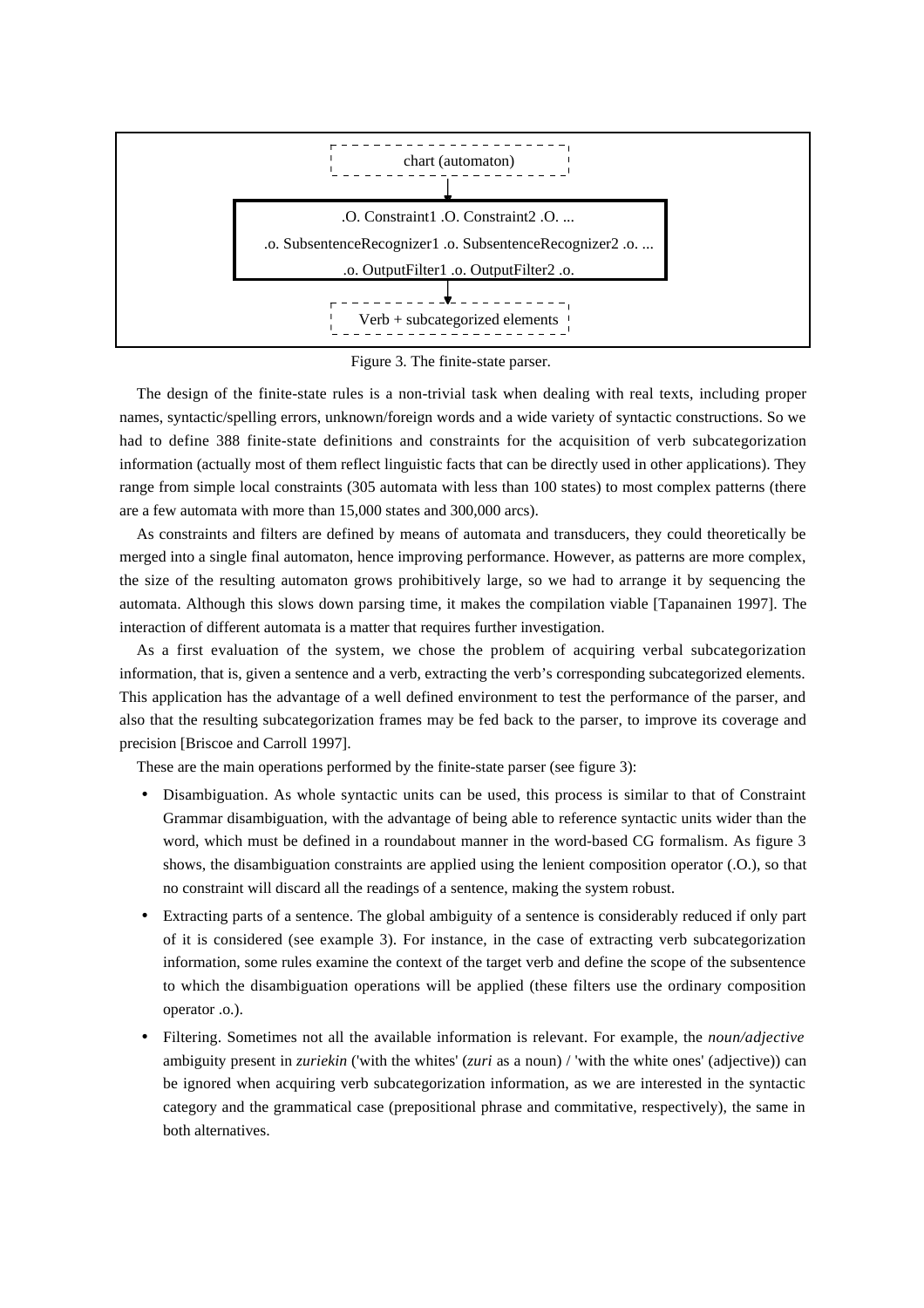Example 3 shows the application to a sentence containing the wordform *doa* (goes), in the context of analyzing the verb *joan* (to go). The result is simplified, as both the input and output are presented as text, rather than as an automaton containing feature-value pairs that represent syntactic components (the translation of the output subsentence is given later in example 4).

> *Eta lepo honetatik Narbajara bide garbia doa Negurako pagaditik Larraingoitiko hareharrizko harrobitik zehar igaroaz (lepo honetatik) (Narbajara) (bide garbia) (doa)*

Example 3. Simplified input and output of the parser.

## **3 Evaluation**

We took a corpus consisting of 500 sentences corresponding to 5 verbs, that is, 100 sentences per verb. In order to test different corpora, half of the sentences were taken from a general corpus of Basque, while the other half came from newspaper texts. We manually marked for each sentence the occurrence of each target verb and its associated subcategorized elements, and then compared it with the output of the parser. 350 sentences were used for the refinement of both the unification based parser and the finite-state parser, while the remaining set of 150 sentences (30 for each verb) was only examined for the final test.

Regarding the tested sentences, we did not select them by lexical or syntactic coverage of the parser, i. e., we took the first set of 500 sentences containing the target verbs from the two corpora, so that we could measure the actual performance of the parser with unrestricted texts. There are several extra difficulties added to the problem of ambiguity:

- Sentence length. Each sentence contains an instance of the target verb together with other main or subordinate subsentences (the average sentence length is 22 words). Delimiting the exact boundaries of the subsentence corresponding to the target verb is a difficult task.
- Multiword lexical units. Although we plan to include their treatment in the morphological analysis phase, it is not implemented yet. Its main consequence will be an increase in the number of errors (false positives), as some non-compositional elements will be interpreted compositionally by the general unification based grammar.
- Unknown words, proper names and spelling errors. Although the morphological analyzer recognizes a subset of them, the rest is problematic because each of them will give a number of hypothetical interpretations, therefore increasing ambiguity and consequently the error rate. Increasing lexical coverage will have a positive impact in future developments.

To evaluate the correct analysis of a sentence, we have developed a simple coding scheme inspired on [Carroll *et al*. 1999], who define a hierarchy of grammatical relations. Instead of marking syntactic functions, we annotate the declension case, lemma and number of NPs and PPs [Oesterle and Maier-Meyer 1998], and the subordination type for sentential complements (see example 4). We have postponed the assignment of syntactic functions until relevant data is available.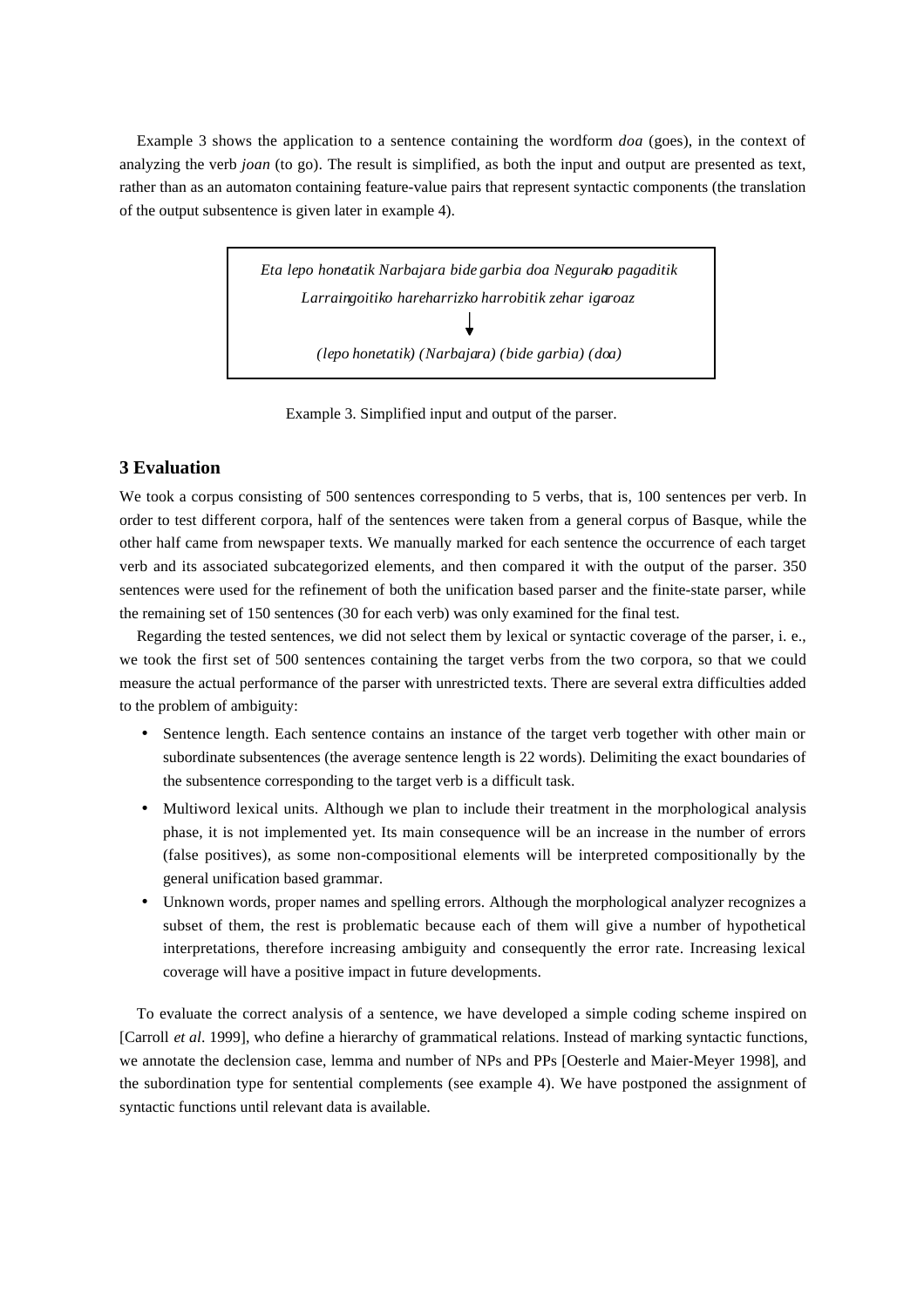|         | Input:  lepo honetatik Narbajara bide garbia doa  ( a clear path goes from this hill to Narbaja ) |                        |                              |      |
|---------|---------------------------------------------------------------------------------------------------|------------------------|------------------------------|------|
| Output: | lepo honetatik                                                                                    | Narbajara              | bide garbia                  | doa  |
|         | ablative(lepo, doa)                                                                               | alative(Narbaja, doa)  | <i>absolutive(bide, doa)</i> | doa  |
|         | from this hill                                                                                    | to Narbaja             | a clear path                 | goes |
|         | ablative(hill, goes)                                                                              | alative(Narbaja, goes) | absolutive(path, goes)       | goes |

Example 4. Coding scheme based on the grammatical case of subcategorized elements.

For evaluation we measured precision (the number of correctly selected elements / all the elements returned by the parser) and recall (the number of correctly selected elements / all the elements present in the sentence). Table 1 shows the results as the mean over all sentences. Although there is always a balance between recall and precision, we tried to maximize the latter, sometimes at the cost of lowering recall. As we could inspect the development corpus during the refinement of the parser, the results in the second and third columns can be understood as an upper limit of the parser in its current state, approximately 92% precision and 71% recall. As we will explain next, these results can be improved refining the lexicon and the grammars.

|                         | <b>Development</b><br>corpus | (350 sentences) | <b>Test corpus</b> | $(150$ sentences) |
|-------------------------|------------------------------|-----------------|--------------------|-------------------|
|                         | <b>Precision</b>             | Recall          | <b>Precision</b>   | Recall            |
| agertu (to appear)      | 95%                          | 69%             | 87%                | 62%               |
| $\arctan(\text{to go})$ | 91%                          | 65%             | 92%                | 64%               |
| erabili (to use)        | 92%                          | 70%             | 86%                | 55%               |
| ikusi (to see)          | 91%                          | 76%             | 87%                | 78%               |
| joan (to go)            | 93%                          | 74%             | 83%                | 70%               |
| <b>Total</b>            | 92%                          | 71%             | 87%                | 66%               |

Table 1. Evaluation results.

We examined manually the causes of the errors (68 errors were identified in the test corpus causing problems in precision or recall), which can be classified into several types<sup>1</sup>:

- Errors due to multiword units (5), unknown words, proper names (9) and spelling errors (8). Their treatment corresponds naturally to morphological analysis and is mainly linked to future extensions of the lexicon.
- Errors due to incorrect disambiguation. They can be subdivided into two main types. When the morphological disambiguator chooses an incorrect reading, it has the effect of causing a false positive, i.e., decreasing precision (9 errors). On the other hand, sometimes more than one alternative is left (including the correct one). Its main effect will be increased ambiguity that will show as lower recall (5 errors).
- Errors due to the lack of syntactic coverage of the grammars (32 errors). This kind of errors define the limits of the partial parsing approach. Although more than half of these errors are due to the incompleteness of the grammar, and they can be solved simply by extending it to cover the

 $\overline{a}$ 

<sup>&</sup>lt;sup>1</sup> We did not examine the relationships among different errors, as many times one kind of error has the effect of causing other error types.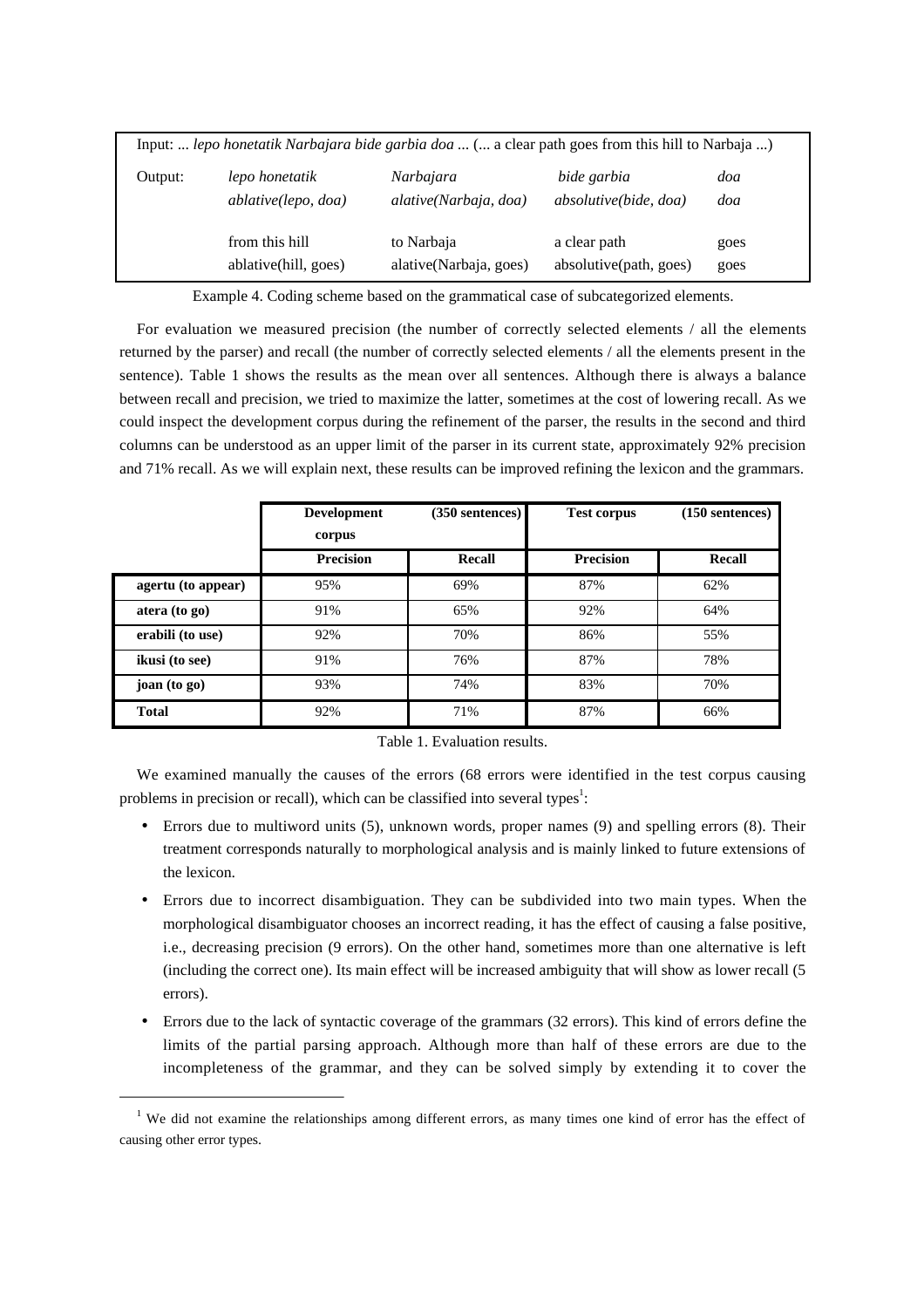corresponding phenomena, there are other errors that would need qualitative changes, like the inclusion of subcategorization information. Finally, a third set of errors are due to the characteristics of unrestricted corpora, such as syntactically odd constructions, that we doubt a parser could analyze even after solving the two other problems.

As the results show, more than half of the errors could be solved by improvements on the lexicon, the morphological analyzer and morphological disambiguation (totaling 36 errors). Although morphological disambiguation is relatively difficult to extend and modify, further careful work extending the treatment of proper names, spelling errors and multiword units would imply a noticeable increase in both recall and precision. In a similar way, work must be done extending the basic syntactic grammar, which we estimate could reduce the syntactic errors to about a half of the present ones. Consequently, we consider the results satisfactory, with 87% precision and 66% recall, as the results for new sentences are near the expected best results (those obtained for the development corpus, with 92% precision and 71% recall), showing that the system behaves correctly with unseen sentences.

After obtaining instances of putative subcategorization frames, there is still work to be done. In configurational languages like English, subcategorized elements appear at fixed places around the verb, while in nonconfigurational ones they can appear at several different positions (hypothetically all the permutations are possible). Basque being mainly a nonconfigurational and pro-drop language with respect to phrases in ergative, absolutive and dative cases, there is not a direct correspondence between subcategorization instances and frames, as one subcategorization frame may correspond to several kinds of instances. As an experiment, we applied the parser to 1,000 sentences (22,000 words) corresponding to the verb *ikusi* ('to see'), and classified the results according to the different sets of subcategorized elements, without taking their relative order in consideration. The results are presented in Table 2. Results were obtained for 826 sentences, after discarding those having more than one interpretation. For example, the patterns 'instrumental' and 'absolutive instrumental' correspond to the same subcategorization frame, due to pro-drop phenomena with the phrase in the absolutive case. The possibility of automatically classifying subcategorization patterns into frames deserves further work.

| <b>Subcategorization pattern</b> | #<br>n f    |  |
|----------------------------------|-------------|--|
|                                  | occurrences |  |
| absolutive                       | 206         |  |
| inessive                         | 59          |  |
| inessive absolutive              | 42          |  |
| ergative                         | 36          |  |
| instrumental                     | 14          |  |
| ergative absolutive              | 11          |  |
| absolutive instrumental          |             |  |
| absolutive inessive ergative     |             |  |

Table 2. Different patterns found in the corpus.

## **4 Related Work**

[Abney 1997, Giguet and Vergne 1997, Basili *et al*. 1998] show the benefits of a stratified approach to parsing, where one or more intermediate levels can be defined between the basic level of words and the analysis of a full sentence. Our work differs from theirs in that we apply two different kinds of analyzers (unification based and finite-state), rather than defining the different levels using the same formalism.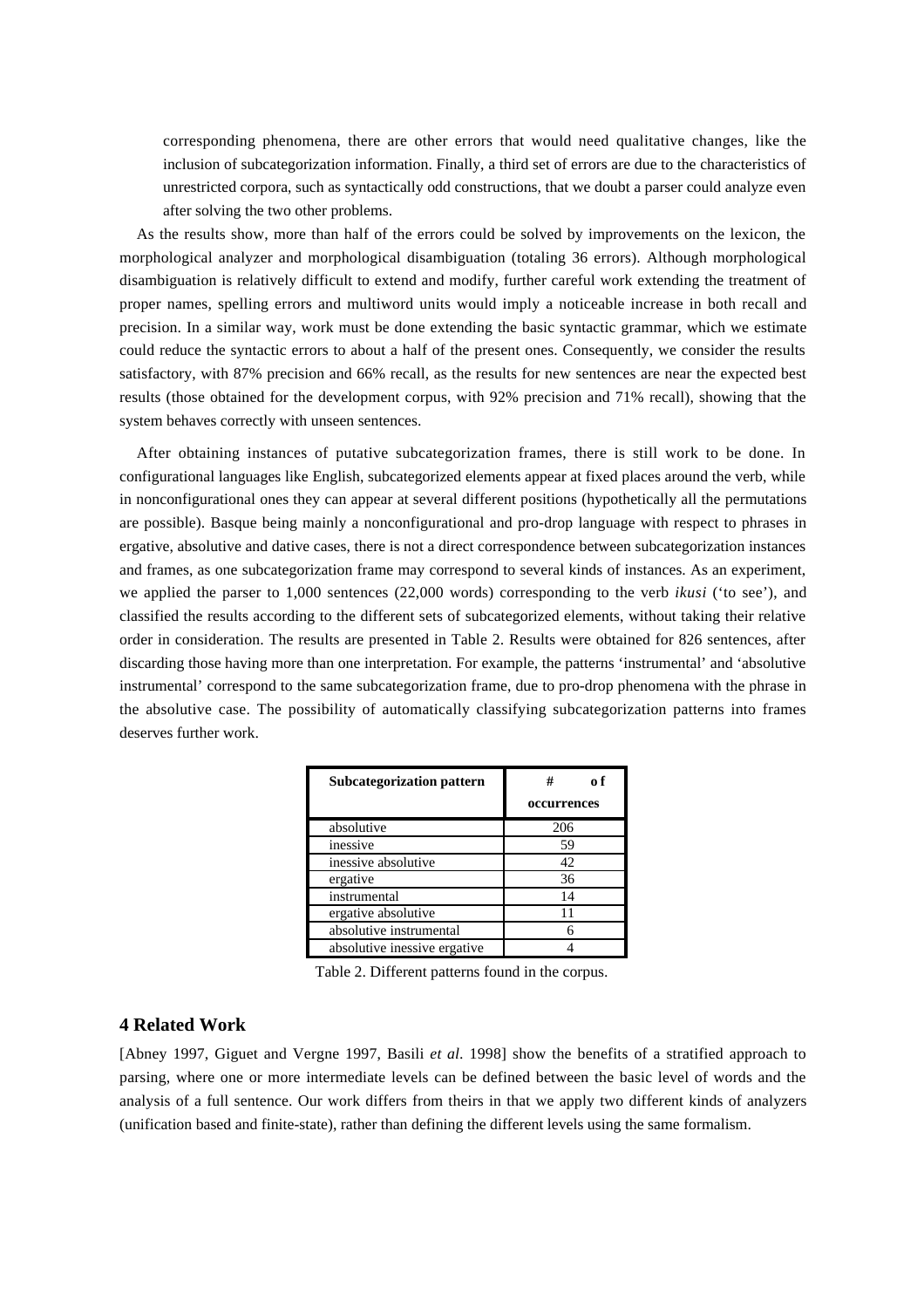[Ritchie *et al*. 1992] present a system that performs morphological analysis, divided in a segmentation phase (using finite state networks) and the application of a unification grammar for the combination of morphemes. The results of the segmentation are interpreted as a chart that serves as input to a unification based chart parser. Our system shares the idea of dividing work between different kinds of formalism. However, our approach differs in that we first apply a unification grammar, indispensable for the treatment of complex syntactic phenomena, and then a finite state grammar is used for disambiguation and filtering.

Regarding the problem of syntactic disambiguation, most grammar based systems [Briscoe and Carroll 1997] have adopted a statistical approach. For morphological disambiguation, however, there are both statistical and rule based systems, with better results for the second approach [Samuelsson and Voutilainen 1997]. Our system adopts a rule formalism based on regular expressions, using syntactic elements instead of words as the basic disambiguation unit. We justify this election on both the unavailability of syntactically annotated treebanks and the better performance of systems based on hand-coded rules.

Concerning the acquisition of verb subcategorization information, there are proposals ranging from manual examination of corpora [Grishman *et al*. 1994] to fully automatic approaches. [Briscoe and Carroll 1997] describe a grammar based experiment for the extraction of subcategorization frames with their associated relative frequencies, obtaining 76.6% precision and 43.4% recall. Our results are not directly comparable, as we only estimate precision and recall on subcategorization instances, not frames.

[Kuhn *et al*. 1998] compare two approaches for the acquisition of subcategorization information: a corpus query pattern based approach (no grammar, using regular expressions on morphologically analyzed wordforms) and a grammar based approach (in a way similar to [Briscoe and Carroll 1997]). Both are applied to the problem of acquiring subcategorization instances of 3 subcategorization frames, showing that the grammar based approach improves results specially in recall, due mainly to the higher-level knowledge encoded in the grammar. Comparing with our work, we think that our system is situated between the two approaches, as we use patterns on partially parsed sentences. Our objective is more ambitious in the sense that we try to find all the subcategorization instances, rather than distinguishing among 3 previously selected frames.

The above mentioned studies depend on a set of manually annotated analyses. [Carroll and Rooth 1998] present a learning technique for subcategorization frames based on a probabilistic lexicalized grammar and the *Expectation Maximization* algorithm using unmarked corpora. The results are promising, although the method is still computationally expensive and requires big corpora (50M).

## **5 Conclusion**

This work presents the development of a robust parser for unrestricted Basque texts. As the linguistic resources are limited, the lexicon lacks important aspects such as verbal subcategorization information. We have implemented a basic syntactic parser using the information now available in the lexicon. The system has been divided in two sequential modules:

- A unification based grammar that covers the main sentence components of the sentence. It gives a description of well-formed linguistic phenomena. Due to the agglutinative nature of the language, feature structures are necessary to treat the wealth of information contained in words/morphemes.
- Finite-state rules that provide a modular, declarative and flexible workbench to deal with the resulting chart of syntactic elements. It establishes the application of empirical, corpus-oriented facts, versus the more general facts on linguistic well-formedness encoded in the unification grammar.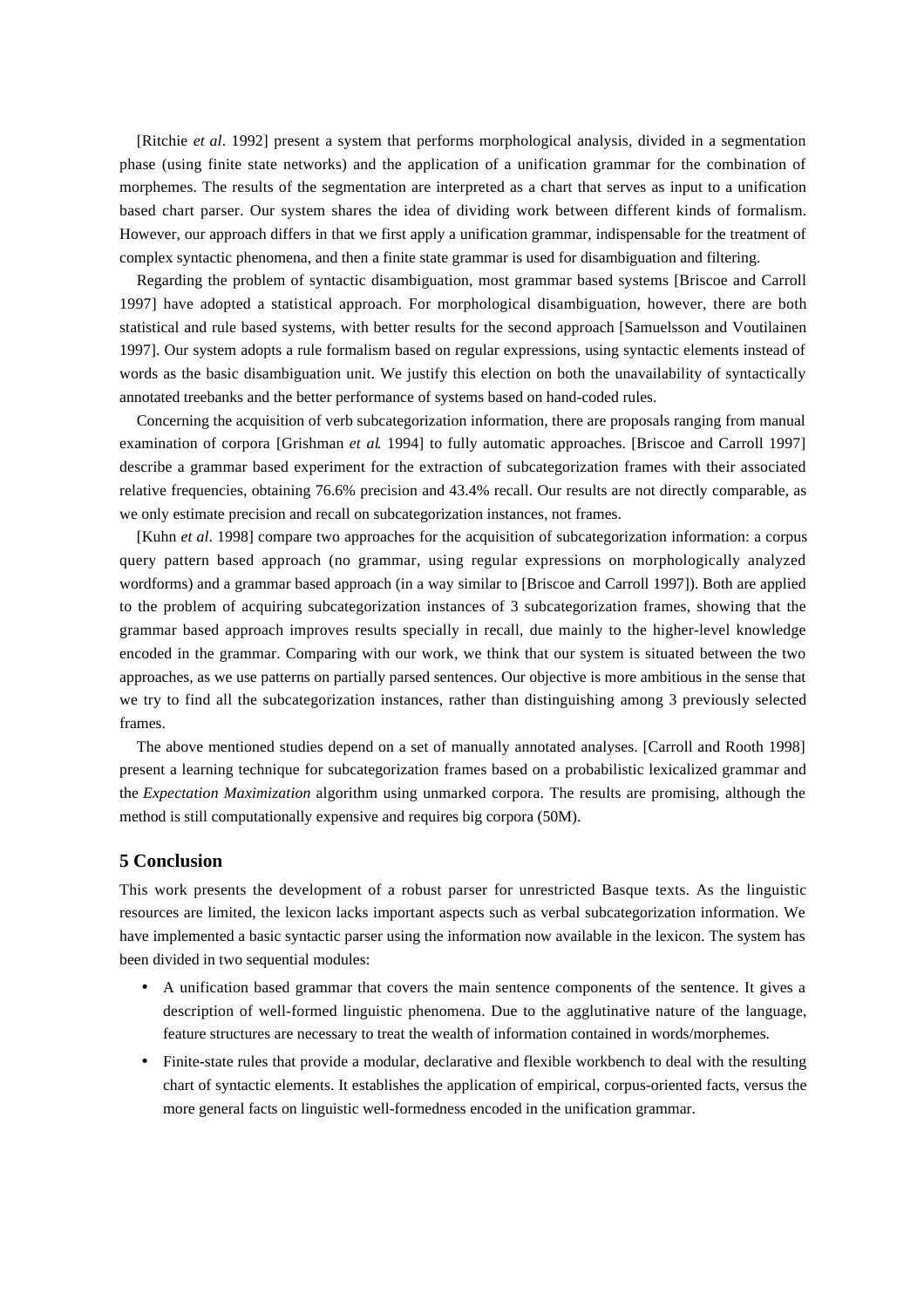The unification based grammar and the finite-state one are complementary. The unification grammar is necessary to treat aspects like complex agreement and constituent order variations, currently unsolvable using finite-state networks, due to the exponential growth in size of the resulting automata [Beesley 1998]. The limits of this grammar are mainly defined by the unavailability of important information, like subcategorization frames. On the other hand, regular expressions and relations, in the form of automata and transducers, are indispensable to cope with morphological/syntactic ambiguity (by means of hand-coded rules or constraints) and filtering of the information relevant to each application, thus adding to the flexibility of the resulting tool.

The parser is being used in the process of acquiring verb subcategorization instances, obtaining 87% precision and 66% recall over a corpus of previously unseen 150 sentences. In future work, we plan to integrate the resulting subcategorization information into the grammar, so that it will be extended by successive bootstrapping cycles.

## **Acknowledgements**

This research is supported by the Basque Goverment, the University of the Basque Country and the Interministerial Commision for Science and Technology (CICYT). Thanks to Gorka Elordieta for his help writing the final version of the paper.

## **Bibliography**

- [Abaitua 1988] Abaitua, J. 1988. Complex predicates in Basque: from lexical forms to functional structures. PhD thesis, University of Manchester.
- [Abney 1997] Abney S. P. 1997. Part-of-Speech Tagging and Partial Parsing. in Corpus-Based Methods in Language and Speech Processing, Kluwer, Dordrecht.
- [Aldezabal *et al*. 1999] Aldezabal I., Gojenola K., Oronoz M. 1999. Combining Chart-Parsing and Finite State Parsing. Proceedings of the ESSLLI'99 Student Session, Utrecht.
- [Alegria *et al*. 1996] Alegria I., Artola X., Sarasola K., Urkia M. 1996. Automatic morphological analysis of Basque. Literary and Linguistic Computing 11 (4).
- [Basili *et al*. 1998] Basili, R., Pazienza M.T., Zanzotto F.M. 1998. Efficient Parsing for Information Extraction. Proceedings of the 13th European Conference on Artificial Intelligence, John Wiley & Sons Ltd.
- [Beesley 1998] Beesley K. 1998. Constraining Separate Morphotactic Dependencies in Finite-State Grammars. Proceedings of the International Workshop on Finite State Methods in Natural Language Processing, Ankara.
- [Briscoe and Carroll 1993] Briscoe T., Carroll J. 1993. Generalized Probabilistic LR Parsing of Natural Language (Corpora) with Unification-Based Grammars. Computational Linguistics, vol. 19(1).
- [Briscoe and Carroll 1997] Briscoe T., Carroll J. 1997. Automatic Extraction of Subcategorization from Corpora. ANLP'97, Washington.
- [Butt *et al*. 1999] Butt M., King T.H., Nino M.E., Segond F. 1999 A Grammar Writer's Cookbook. Stanford, CA: CSLI Lecture Notes, CSLI Publications, 1999.
- [Carroll and Rooth 1998] Carroll G., Rooth M. 1998. Valence Induction with a Head-Lexicalized PCFG. Proceedings of the Conference on Empirical Methods in Natural Language Processing, Granada.